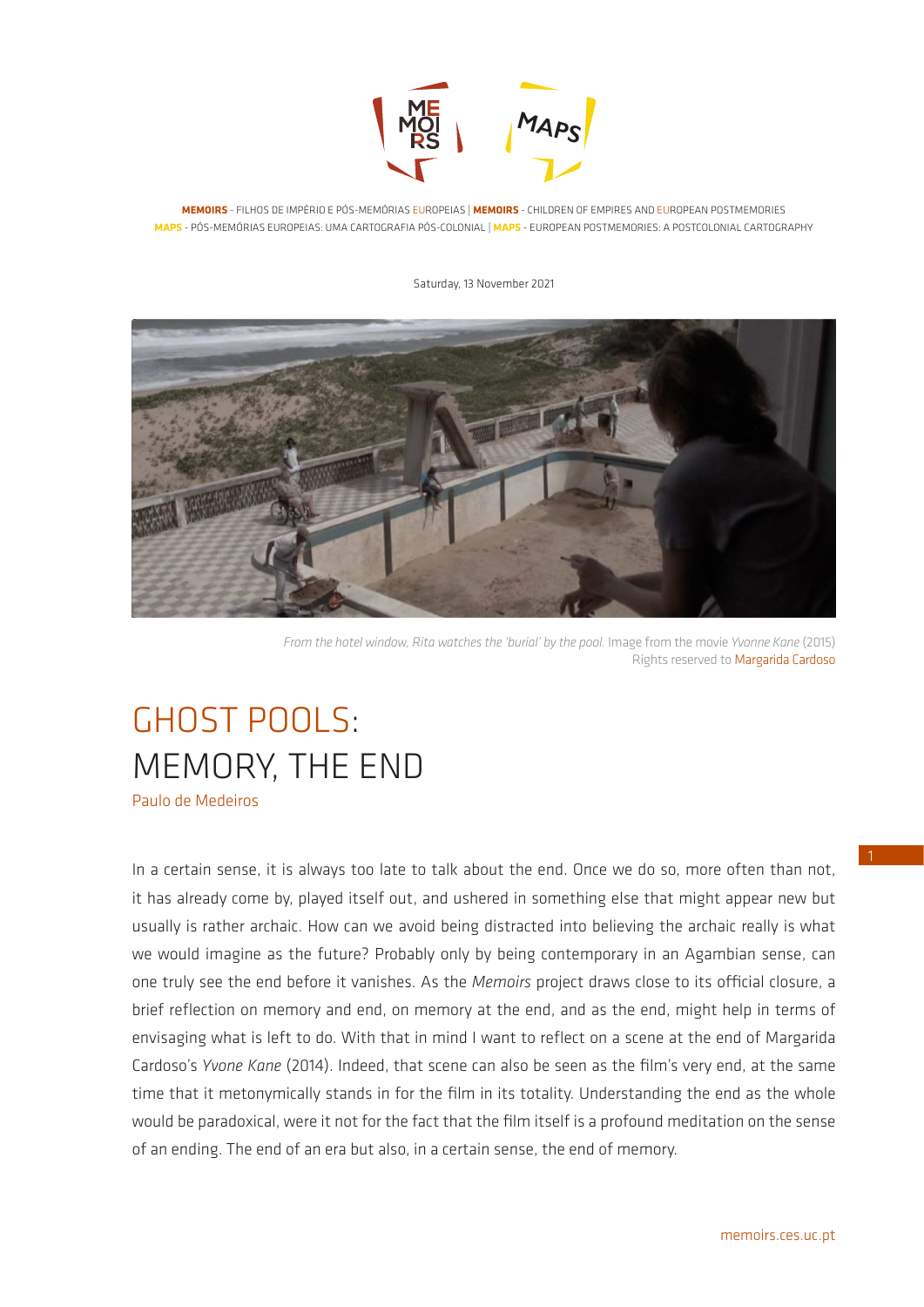

To avoid any misunderstandings let me be clear: when referring to *Yvone Kane* as a reflection on the end of memory I want to steer clear of any Hegelian 'end of history' tones and even more so with respect to Fukuyama's own version of the same as the final end of ideology. For one, we all have had our share of teleological projects, manifest destinies, civilizational burdens, and exceptionalisms of all kinds. Whatever critique of ideology the film engages with it is not carried from some kind of distant, rarefied, vantage point; even though the film frames its representation of ideology through a complex filter, it remains not just personal and raw, but more like a wound. Ideology on the one hand, is what gives rise to the various betrayals in the film, starting with the party's betrayal, and execution, of Yvone Kane. That kind of ideology did not end, it simply metamorphosed itself into its apparent opposite, the rampant neoliberal order easily sliding over the previous appropriation, co-optation, and misuse of Marxian concepts that hardly masked deep seated and archaic hierarchies and intensely puritan moralities. As such, *Yvone Kane* does not stage the end of ideology but rather the defeat of a certain ideology, that viewed emancipation as a real possibility, coupled with a long overdue expanded notion of belonging. It is the end of that particular utopia that *Yvone Kane* mourns and its melancholia should never be mistaken for a nostalgia it deeply rejects.

The closing scene of *Yvone Kane* has movement; yet it also appears as static, as if it were a photograph, a moment in time frozen forever, and as such itself an intimation of death as Susan Sontag (1973-1977) and Roland Barthes (1980) aptly remarked. The motion that there is in that scene – leaving aside the rolling of the sea waves in the background contrasting with the stillness of the woman, Rita (Beatriz Batarda), who watches from the window – is that of several black workers in the process of filling in the hotel's swimming pool. An apparently paradoxical image then, that is highly significant: as a sort of burial, it functions as an index of the various forms of loss that can never be undone, whose haunting can never cease: as Fredric Jameson put it, 'History is what hurts' [1]. The swimming pool of that old colonial hotel – Margarida Cardoso identifies it as the 'Hotel Chongoene, in the Xai Xai, to the North of Maputo' [2] – once a symbol of luxury and leisure has become one of death, as it is rumoured to have been the scene of executions in the period following independence. This in the film's narrative, which, of course, is a fiction that intentionally blurs the distinction between fact and fiction throughout. Much can be said, and much has been said, on this. Here, I only want to remark on the fact that as much as art imitates life, life also imitates art and as such it is perhaps no surprise to find a blog entry ['documenting' a visit to the hotel ruins by a couple of South African tourists, complete with reference](http://becuriousabouttheworld.com/en/haunted-hotel/)  [to the pool's ghosts.](http://becuriousabouttheworld.com/en/haunted-hotel/) This is only worth mentioning because what appears at first to be a whimsical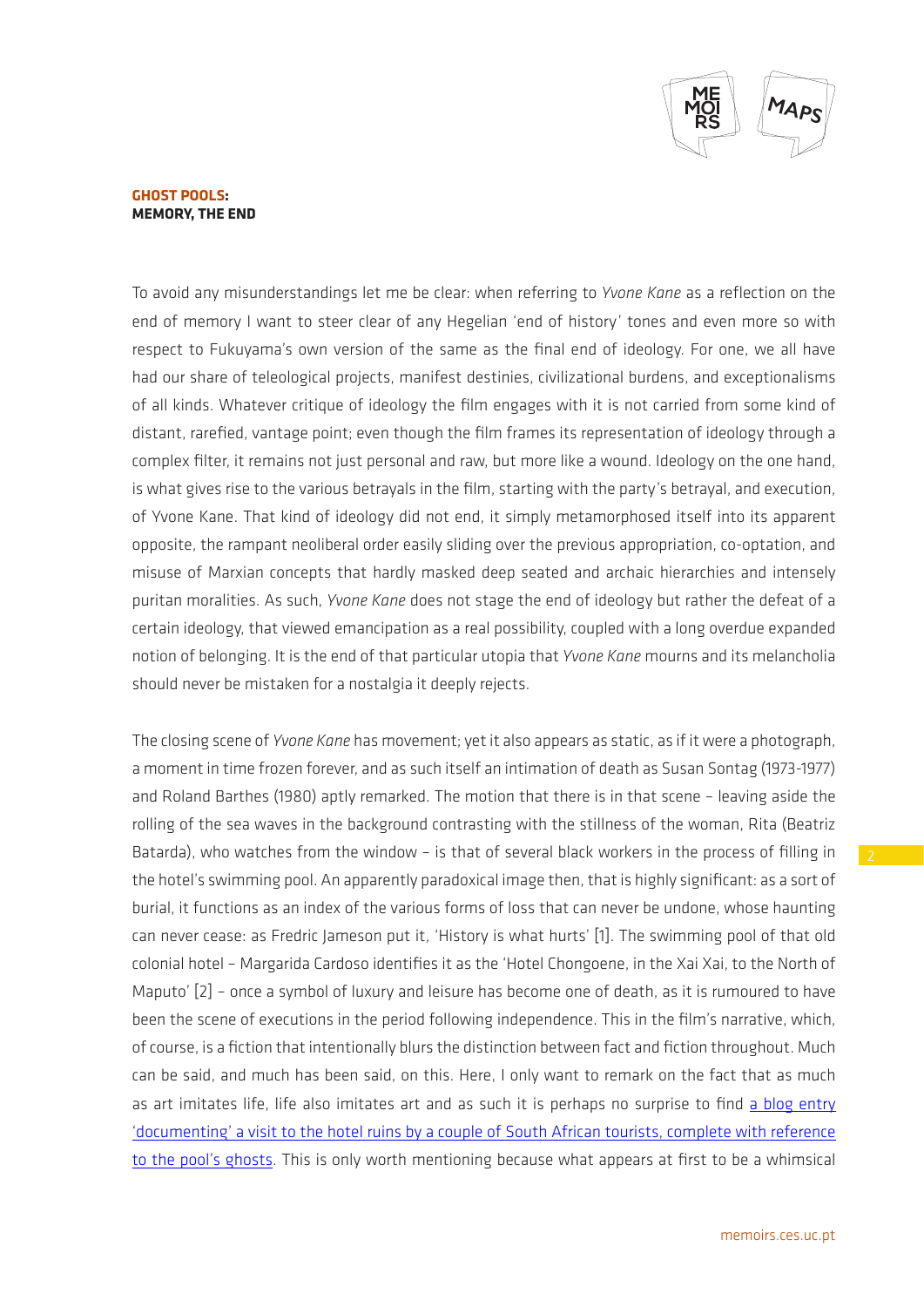

extension of the film's logic, a kind of ironical play on the film's own ironical deployment of a young South African couple as unwitting hoteliers who bought the ruins in ignorance of the place's recent bloody history, is actually its perfect emptying of meaning. Viewing the ruins' supposed site of memory as yet another tourist attraction enacts its own forgetting, the banality of its dismissal of History yet a further reification of life.

When asked specifically about the swimming pool and the abandoned hotel in a session held at the Institute of Modern Languages Research at the School of Advanced Studies, University of London on 14 January 2016, [Margarida Cardoso mentioned](https://www.sas.ac.uk/videos-and-podcasts/culture-language-and-literature/portuguese-film-colony-postcolony-memory) a photograph that had been important to her already since her work for her previous film, *A Costa dos Murmúrios* (2004). It is a photograph, taken by the critically acclaimed photographer Sophie Ristelhueber of a swimming pool in total ruin, part of a collection included in her 1984 book *Beyrouth: Photographes* (https://sophie-ristelhueber.format. com/beyrouth#1). As Margarida Cardoso also explains, Ristelhueber's work covers much of the same ground, concerned as it is with territory, the scars left on both people and the earth, and the aftermath of disaster. The notion of aftermath is especially relevant here as the film as a whole already presents us with the aftermath not just of colonialism but also of the various forms of violence related to it, whether properly colonial or post-colonial. Seen as a time, the notion of aftermath implies a temporality beholden to catastrophe. Seen as space, the aftermath implies ruins, desolation, and loss. The loss in *Yvone Kane* is multiple and unfolding, be it the death of Rita's daughter which functions as a kind of catalyst for the film as it forms the origin of Rita's quest to find the truth about Yvone Kane, or rather the various ways in which innocence is repeatedly lost throughout the film.

The image of the swimming pool at the end of *Yvone Kane* could also be termed a kind of aftermath, as it functions as if it were a 'late photograph' as conceptualised by David Campany.[3] 'Late photographs' can represent the medium's response to the ubiquity of video, answering back to the supposed immediacy and fidelity of the moving image. In that they can also become utterly banal. In his conclusion, David Campany voiced an important concern: "If the banal matter-of-factness of the late photograph can fill us with a sense of the sublime, it is imperative that we think through why this might be. There is a fine line between the banal and the sublime, and it is political. If an experience of the contemporary sublime derives from our being caught in a geo-political circumstance beyond our comprehension, then it is a politically reified as much as an aesthetically rarefied one". Not so with either the work of Sophie Ristelhueber of Margarida Cardoso. Those ghost and ghostly swimming pools are anything from banal.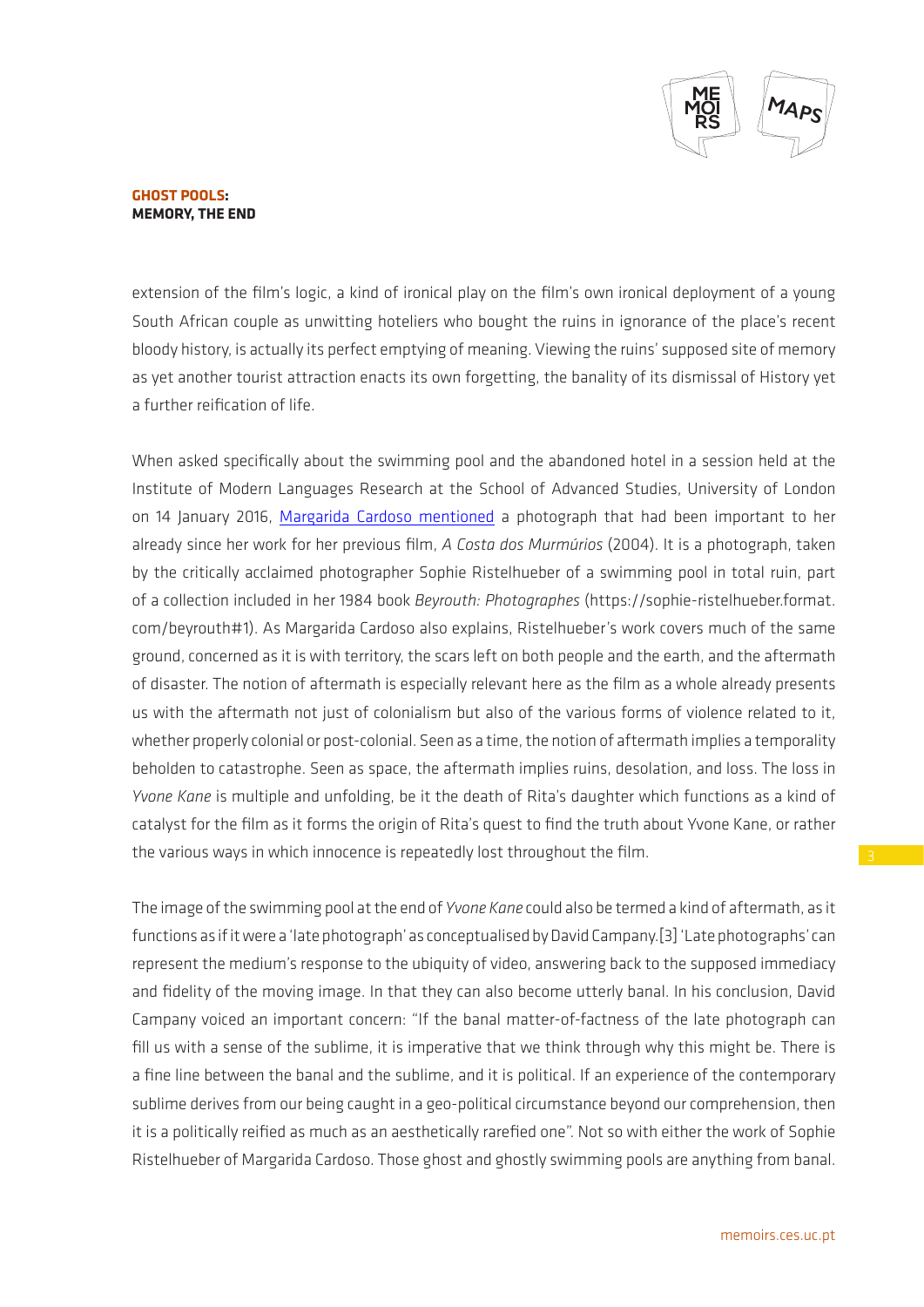

If anything, they are a trace of the past, their broken materiality itself standing in for the wounded lives of those to whom they represent not just the passing of time but the very passing of an era, the disappearance of their lives' framework.

Margarida Cardoso is one of the most accomplished contemporary directors working in Portugal – or anywhere else in the world, for that matter. Yvone Kane is a stunning film in its formal aspects, such as the constant framing of the characters through various objects and reflections, the use of a wide-angle perspective that allows for complementary realities to play simultaneously before us, or even what it leaves out – such as the drowning death of Clara, Rita's daughter, who just vanishes. And in terms of content, its focus on memory and its interplay with History, as well as its questioning of identities predicated on loss and absence, it is as daring as it is hard. Speaking with Margarida Cardoso, Lídia Jorge referred to *Yvone Kane* as a difficult film ([17 March 2015](https://www.youtube.com/watch?v=cYuPcHMV8Jw)). But perhaps what is difficult is not the film, all its complexity notwithstanding, but what it asks of us. Seven years after its opening, Yvone Kane keeps on asking us to confront the colonial past, while making us realise, no matter how hard it may be, that there is no possibility for reparation. In the end memory does not offer solace. The dead remain dead, the dispossessed just so, in ever growing numbers. In these last seven years, as the world steadily falls again to the grip of deadly ideologies long thought buried, *Yvone Kane* has only gained in urgency. By now it should be clear that you cannot bury the ghosts of the past by filling in a swimming pool with sand.

There are many ways of reading the last scene, which lingers on until Rita lowers her head and the screen turns dark. One, following Margarida Cardoso's own observation, is to see it as an index of a spectrality of the future. Another, having Adorno in mind, might be to see it as an opening for redemption. In Adorno's well-known phrase at the end ('*Zum Ende*') of *Minima Moralia: Reflections on a Damaged Life*: 'The only philosophy which can be responsibly practised in face of despair is the attempt to contemplate all things as they would present themselves from the standpoint of redemption. Knowledge has no light but that shed on the world by redemption: all else is reconstruction, mere technique'.[4] The lives Margarida Cardoso lets us contemplate in *Yvone Kane* are all damaged and yet, perhaps, even if reparation is impossible, there might still be hope: hope that another generation might heed the call of memory and try to build a better world instead of vainly laying sand over the ghosts in the pool.